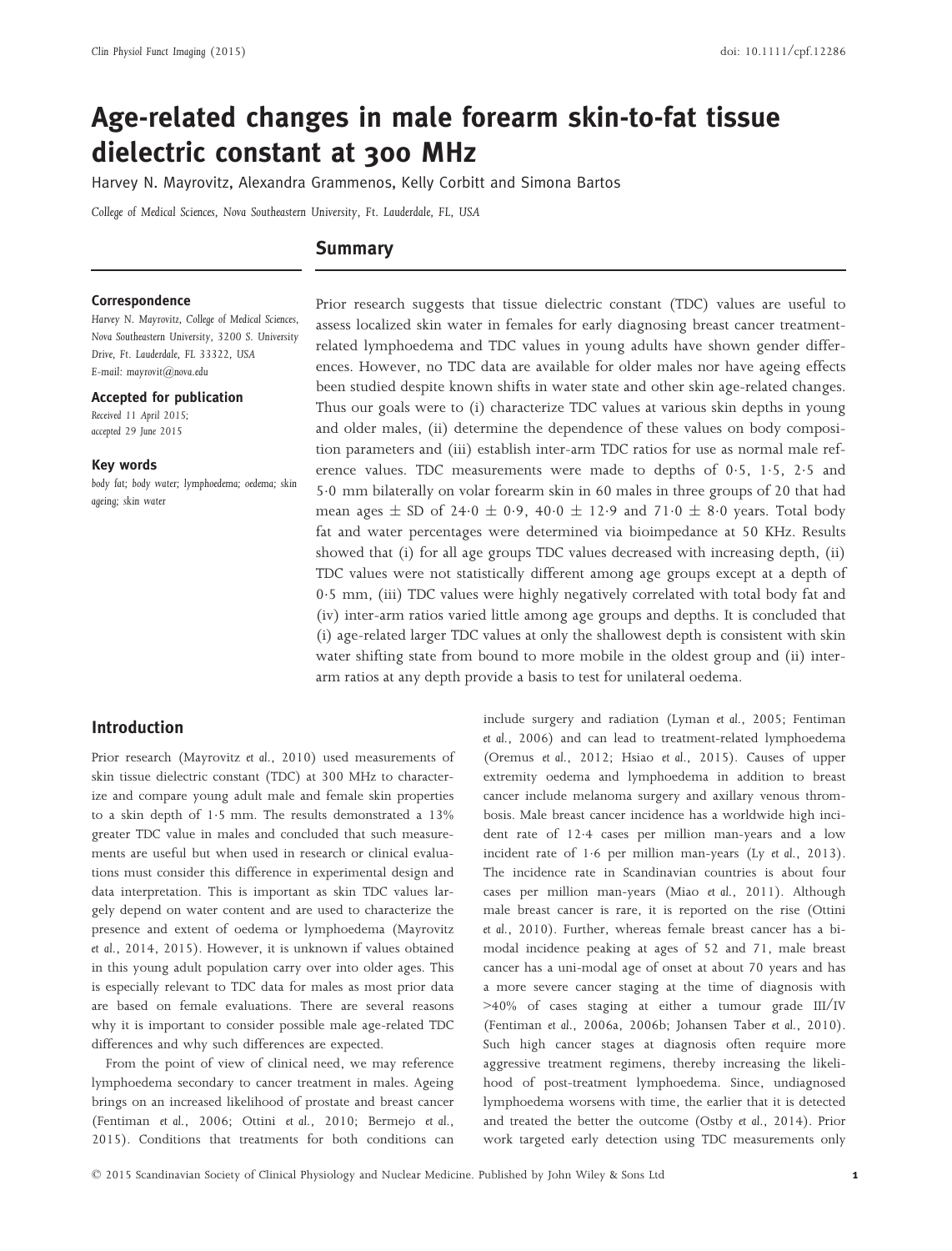on female breast cancer related lymphoedema (Mayrovitz et al., 2015) as TDC values are directly related to skin water content (Mayrovitz et al., 2013a,b), thereby registering changes in tissue water.

From the point of view of expectations of age-related differences in skin TDC values, we note that ageing is associated with intrinsic and ultraviolet-induced skin changes that alter skin structural (Gniadecka & Jemec, 1998; Diridollou et al., 2001; Gambichler et al., 2006), mechanical properties (Luebberding et al., 2014) and water content and state (Gniadecka et al., 1998a,b; Boireau-Adamezyk et al., 2014a,b) thereby likely affecting TDC values. Examples of likely age-related skin changes relevant to its impact on TDC values include a shift in water state from being mainly bound to proteins and other macromolecules (bound water) to becoming more mobile or free water with increasing skin age. Indeed, it has been reported that skin water is largely present as bound water (Gniadecka et al., 1998a,b) either tightly or loosely bound to macromolecules (Xiao et al., 2012; Boireau-Adamezyk et al., 2014a,b) but shift towards increased percentages of more mobile water with skin ageing (Gniadecka & Jemec, 1998; Gniadecka et al., 1998a; Gniadecka et al., 1998b). As bound water (Pethig, 1992) has a lower dielectric constant than mobile water (Schwan, 1965; Grant, 1966; Pennock & Schwan, 1969), such a shift if present would be associated with increased TDC values. A shift to a greater proportion of non-hydrogen bound water in photo aged skin has been reported to be about 30% greater in dorsal forearm skin (Gniadecka et al., 1998a) with an associated age-related thinning of dorsal and ventral forearm skin (Gniadecka & Jemec, 1998). Magnetic resonance imaging of forearm skin has also demonstrated an increase in dermal mobile water with age (Richard et al., 1993; Querleux, 2004) although some other data suggest only a small age-related difference (Boireau-Adamezyk et al., 2014a,b).

We thus hypothesized that a further manifestation of such changes in water state should cause an age-dependent increase in skin TDC that would be detectible at various depths below the skin surface within and below the dermis. Thus, one aim of our study was to test this hypothesis by measuring skin TDC values to multiple skin depths in younger and older males.

A second aim was to provide initial reference TDC ranges suitable for use with young and especially for older men as no such data are available for older age males. This aim derives from the fact that skin-to-fat TDC values have shown promise as a way to characterize localized skin water changes in many clinically related circumstances. These include water changes associated with weight loss (Laaksonen et al., 2003), assessment of oedema associated with various types of skin irritation (Nuutinen et al., 1998; Lahtinen et al., 1999; Miettinen et al., 2006), diabetic skin changes (Mayrovitz et al., 2013a,b) and changes associated with the menstrual cycle (Mayrovitz et al., 2007). TDC values are also used to assess lymphoedema (Mayrovitz, 2007; Mayrovitz et al., 2015). But most of this information is known only for females whereas data on older age males is rare.

# Methods

## **Subjects**

Male volunteers  $(N = 60)$  were divided into three age groups (young, older, and oldest) of 20 subjects each with the rationale for age groupings to have three non-overlapping age groups. Group age ranges were for young, 22–25; for older, 26–56; and for oldest, 62–92 years, with corresponding group mean ages (mean  $\pm$  SD) of 24.0  $\pm$  0.9, 40.0  $\pm$  12.9 and  $71.0 \pm 8.0$ , respectively. It may be noted that because of our grouping rationale a greater variation in ages within the 'older' group was present. Subjects were evaluated after the research nature of the study was explained to them, and they had signed an informed consent that was previously approved by the University Institutional Review Board. Exclusionary criteria for participation were if subjects had any known skin condition affecting forearm skin, any injury or open wound on either arm or any prior arm trauma that might have affected tissue water or had previously been treated for breast cancer or had lymph node resection for any purpose or had a cardiac pacemaker. No subjects who volunteered were excluded.

# Tissue Dielectric Constant (TDC) measurement method

The dielectric constant or relative permittivity is a dimensionless number equal to the ratio of tissue permittivity to vacuum permittivity. Because TDC values mainly depend on tissue water content, TDC values and their change may provide indices of water content and quantitative estimates of water content changes. For reference, the dielectric constant of distilled water at 32°C is approximately 76. As the device used measures TDC at a frequency of 300 MHz, the values are sensitive to both free and bound water (Pennock & Schwan, 1969). Measuring of the bound water component is important as up to 80–90% of young adult skin water content is bound (Gniadecka et al., 1998a) although this percentage may decrease substantially with ageing (Gniadecka et al., 1998b).

In use the device generates and transmits a very low power 300 MHz signal into a coaxial probe in contact with the skin that acts as an open-ended coaxial transmission line (Stuchly et al., 1981). Part of the signal is absorbed, mainly by tissue water, and part is reflected back to a control unit where the complex reflection coefficient is calculated (Aimoto & Matsumoto, 1996; Lahtinen et al., 1997) from which the dielectric constant is determined (Alanen et al., 1998a,b). Reflections depend on the complex permittivity of the tissue which depend on signal frequency and the dielectric constant (the real part of the complex permittivity) and the conductivity of the tissue with which the probe is in contact. At 300 MHz, the contribution of conductivity to the overall value of the permittivity is small and the TDC is mainly determined by water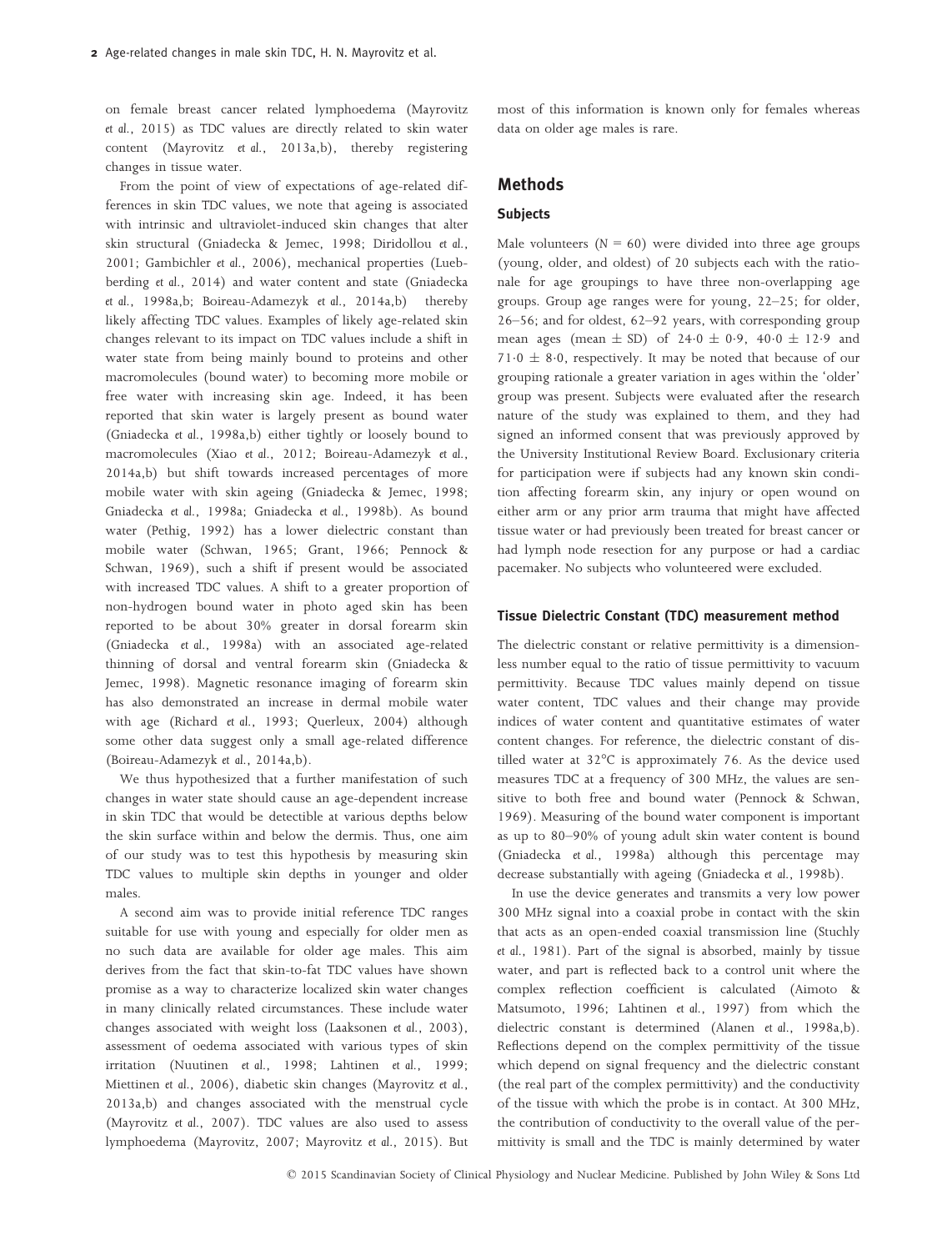#### Measurement procedure

Tissue dielectric constant measurements were made with the MoistureMeterD (MMD; Delfin Technologies, Kuoppio, Finland). This device measures skin and the skin-to-fat TDC by touching skin with a small hand-held probe for about 10 s. In practice, one of four different probes can be used having outer diameters from 10 mm for a 0.5 mm effective measurement depth to 55 mm for a 5 mm measurement depth. Effective measurement depth is defined as the depth at which the 300 MHz electric field decreases to 1/e of its surface field. In this study, all probes were used allowing for TDC measurements to effective depths of  $0.5$ ,  $1.5$ ,  $2.5$  and  $5.0$  mm. Measurements were taken with subjects seated with arms resting palms up on a lap pillow after they had been resting for at least 5 min. Measurement sites were both volar forearms 6 cm distal to the antecubital fossa with each site measured in triplicate. Probe placement was such to avoid any visible surface veins in areas virtually free of heavy hair growth. Measurements between right and left arm were alternated until three values per arm were obtained. The average of the three measurements was used to characterize the TDC value of each arm. This procedure was performed for each of the four effective measurement depths for the dominant and non-dominant arms. After all TDC measurements were completed, the girth of the forearms at the previously measured TDC sites was measured using a tape measure with a calibrated tension gauge. Biceps girth was also measured in the same way at a position 8 cm proximal to the antecubital fossa. The subjects were then asked to remove their shoes and socks and to stand on a scale for the purpose of measuring their weight and various body composition parameters via bioimpedance measurements at a frequency of 50 KHz (InnerScan Body Composition Monitor, Tanita BC558, Tanita Corporation of America, Inc., IL, USA). The subject stood barefoot on the scale for about 15 s during which time they gripped an electrode in each hand. Parameters measured included percentages of total body water and fat and also limb segmental fat percentages and muscle mass. Total and segmental percentages were determined using specific algorithms within the device based on the whole body and segmental bioimpedance values.

## Analysis

All statistical tests were carried out with SPSS (V 13) (IBM North America, NY, USA). TDC values were tested for normality using arm average TDC values that were calculated as the average of the dominant arm (TDCdom) and the nondominant arm (TDCndom) as it was determined that there was no significant difference in TDC value between sides. Differences in arm average TDC values among age groups were tested using analysis of variance (ANOVA) with post hoc comparisons between age groups performed with Bonferroni adjustments such that a P-value of  $\leq 0.01$  was deemed adequate to deem differences between specific age groups as statistically significant. Comparisons between arms were based on the ratio TDCdom/TDCndom. Differences of arm girths and body composition parameters among age groups were similarly tested by ANOVA. Differences among depths for each age group were tested with ANOVA for each age group separately.

# Results

# Body composition parameters

Table 1 summarizes the main body composition parameters for each age group. Except for total weight and body mass index values, the oldest group was significantly different in comparison to the young or young and older groups with the oldest group have less total body water percentage, arm girths, and muscle mass and greater whole body and arm fat percentages.

## TDC absolute values

Figure 1 summarizes the age and depth dependence of measured TDC values for each of the age groups. For each age group, TDC arm average values decreased with increasing effective measurement depth  $(P < 0.001)$ . With respect to age-related differences, only TDC values measured to a depth of 05 mm proved to be significantly age dependent with a significantly greater value for the oldest age group ( $P < 0.01$ ).

## TDC ratios

In contrast to the depth dependence of TDC values, inter-arm ratios (dominant/non-dominant) were not significantly dependent on depth or age with all ratio values summarized in Table 2 with no significant difference in ratios among age groups for any depth or any significant difference in ratios among depths for each age group. By including the data for all 60 subjects, an overall inter-arm ratio based on 60 subjects could be determined with values shown in Table 1. From these data, a conservative threshold ratio for detecting the presence of unilateral oedema or lymphoedema can be calculated by adding to the overall mean ratio a value of 25 SD. Threshold ratios calculated in this way range from 1.18 to 125 as shown in Table 1.

# Correlations among parameters

Within each age group, there was a significant negative correlation between TDC values with total and arm fat percentages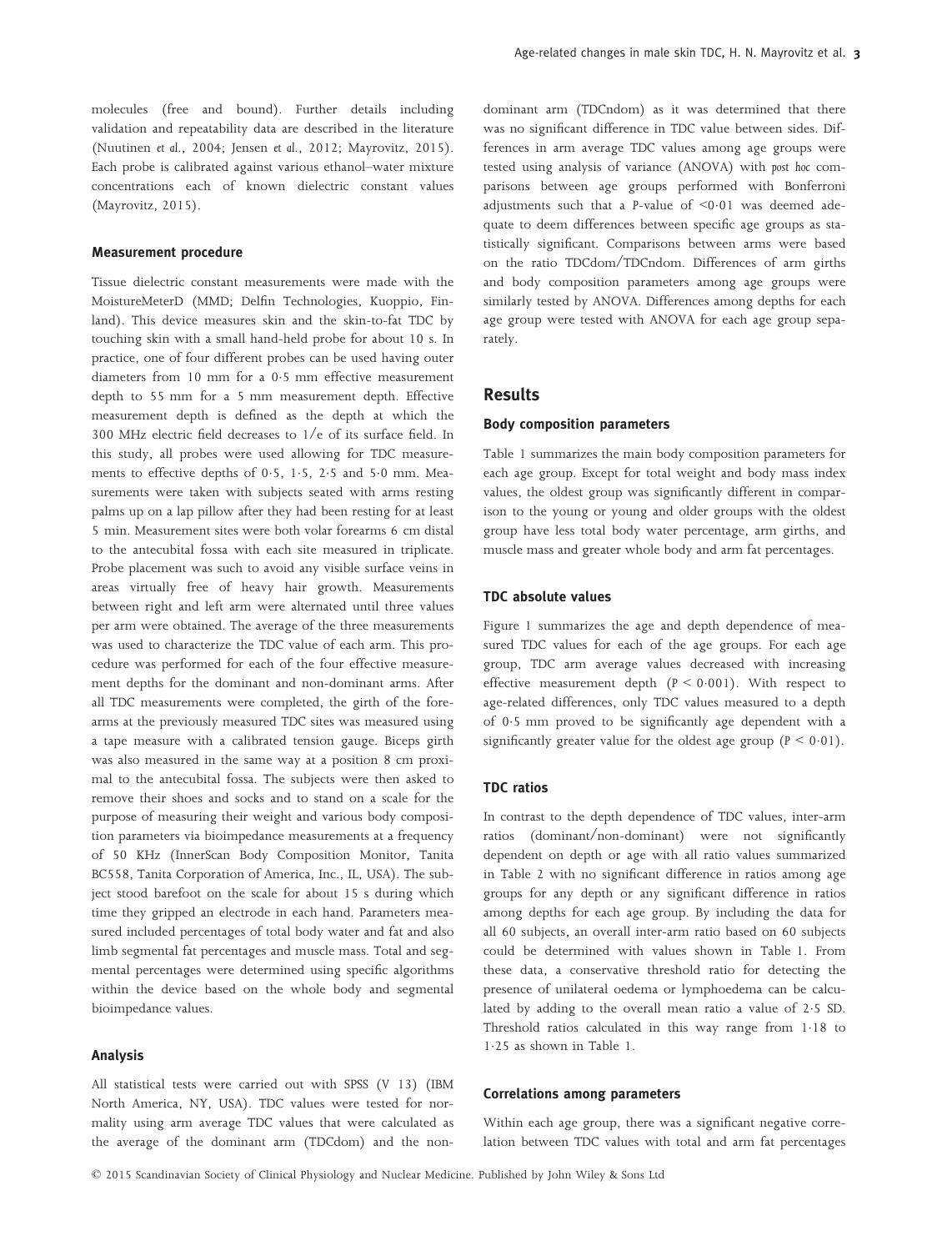|                         | Young group $(N = 20)$ | Older group $(N = 20)$ | Oldest group $(N = 20)$ | <b>Overall P-value</b> |
|-------------------------|------------------------|------------------------|-------------------------|------------------------|
| Age (years)             | $24.0 \pm 0.9$         | $40.0 + 12.8$          | $71.0 \pm 8.0^a$        | < 0.001                |
| Weight (Kg)             | $81.8 \pm 11.2$        | $89.9 \pm 17.6$        | $80.6 \pm 11.1$         | 0.072                  |
| BMI $(Kg/m2)$           | $25.2 \pm 3.2$         | $28.0 \pm 5.0$         | $26.8 \pm 3.9$          | 0.098                  |
| Body water $(\% )$      | $59.1 \pm 5.0$         | $55.4 \pm 6.3$         | $53.7 + 5.3^{\circ}$    | < 0.010                |
| Body fat $(\%)$         | $16.5 \pm 6.2$         | $22.0 \pm 8.5$         | $25.0 \pm 7.3^{\circ}$  | < 0.010                |
| Arm fat $(\% )$         | $17.0 \pm 5.8$         | $21.2 + 7.0$           | $23.2 + 6.3^{\circ}$    | < 0.010                |
| Muscle mass arms (Lbs)  | $8.1 + 1.0$            | $8.3 + 1.3$            | $6.7 + 1.2^{b}$         | < 0.001                |
| Muscle mass total (Lbs) | $141.4 \pm 14.0$       | $144.8 + 18.0$         | $125.9 + 14.9^b$        | < 0.001                |
| Girth forearm (cm)      | $27.1 + 1.5$           | $28.3 \pm 2.3$         | $26.0 \pm 2.2^b$        | < 0.01                 |
| Girth biceps (cm)       | $29.6 \pm 1.6$         | $30.2 + 2.7$           | $27.5 + 2.7^b$          | < 0.01                 |

Table 1 Body composition parameters.

Overall P-value pertains to significance of difference among all three age groups.

<sup>a</sup>Significantly different from young group,  $P \le 0.01$ .

 $^{b}$ Oldest group significantly different from young and older groups,  $P \le 0.01$ .



Figure 1 TDC values by depth and age group. For each age group, TDC values monotonically decrease with increasing depth with all depths significantly different than all others ( $P < 0.001$ ). There is a significant difference among age groups only for the oldest group at a depth of 0.5 mm,  $**P < 0.01$ .

with correlations that became stronger with increasing effective measurement depth as shown in Table 3 for total body fat percentages. There were also corresponding positive correlations between TDC values and total body percentage water. For the three age groups at a measurement depth of 5.0 mm, these ranged from  $0.672$  to  $0.735$  ( $P < 0.001$ ).

# **Discussion**

Investigations of potential age-related differences in skin properties have previously focused on a variety of skin features including skin thickness (Gniadecka & Jemec, 1998; Diridollou et al., 2001; Querleux et al., 2009), transepidermal water loss (Chilcott & Farrar, 2000; Machado et al., 2010; Luebberding et al., 2013a,b), mechanical properties (Escoffier et al., 1989; Pierard et al., 1998; Alexander & Cook, 2006; Boyer et al., 2009, 2012; Krueger et al., 2011; Kim et al., 2013; Luebberding et al., 2014), pH and sebum content (Waller & Maibach, 2005; Man et al., 2009; Schreml et al., 2012) and stratum corneum properties and water content (Diridollou et al., 2007; Egawa & Tagami, 2008; Man et al., 2009; Liu et al., 2012; Boireau-Adamezyk et al., 2014a,b; Sato et al., 2014). To our knowledge, the present is the first systematic investigation and report of age-related differences in skin-tofat tissue dielectric constant values between young and older males.

## TDC dependence on measurement depth

For each age group, absolute TDC values showed a significant decrease as the depth of the skin being measured increased. This is an expected result considering what is known about skin composition. Glycosaminoglycans (GAGs) are normally found in the greatest number just beneath the epidermis with their concentration decreasing with increasing skin depth. These proteins are able to bind up to 1000 times their volume in water (Waller & Maibach, 2006). In addition to bound water, epidermal skin has at least twice the amount of mobile water as dermal skin (Richard et al., 1993). As TDC measurements are based on percentage of free and bound water in the depth being measured, a decreasing TDC value would be expected as with increasing depth there is a lessening percentage of measured water. In addition, with increasing depths more subcutaneous fat contributes to the measurement and as fat has low water content and a low dielectric constant the effective TDC is reduced with increasing depth in the forearm.

#### TDC age-related dependence

A major new finding based on these TDC measurements of volar forearm skin is that significant age-related differences in TDC magnitude occur only in the oldest group and for that group only within the shallowest skin depth of 05 mm (Fig. 1). This effective measurement depth includes the stratum corneum, epidermis and the upper dermis that are regions in which age-related shifts in water state from mostly bound to increasing amounts of free water content has been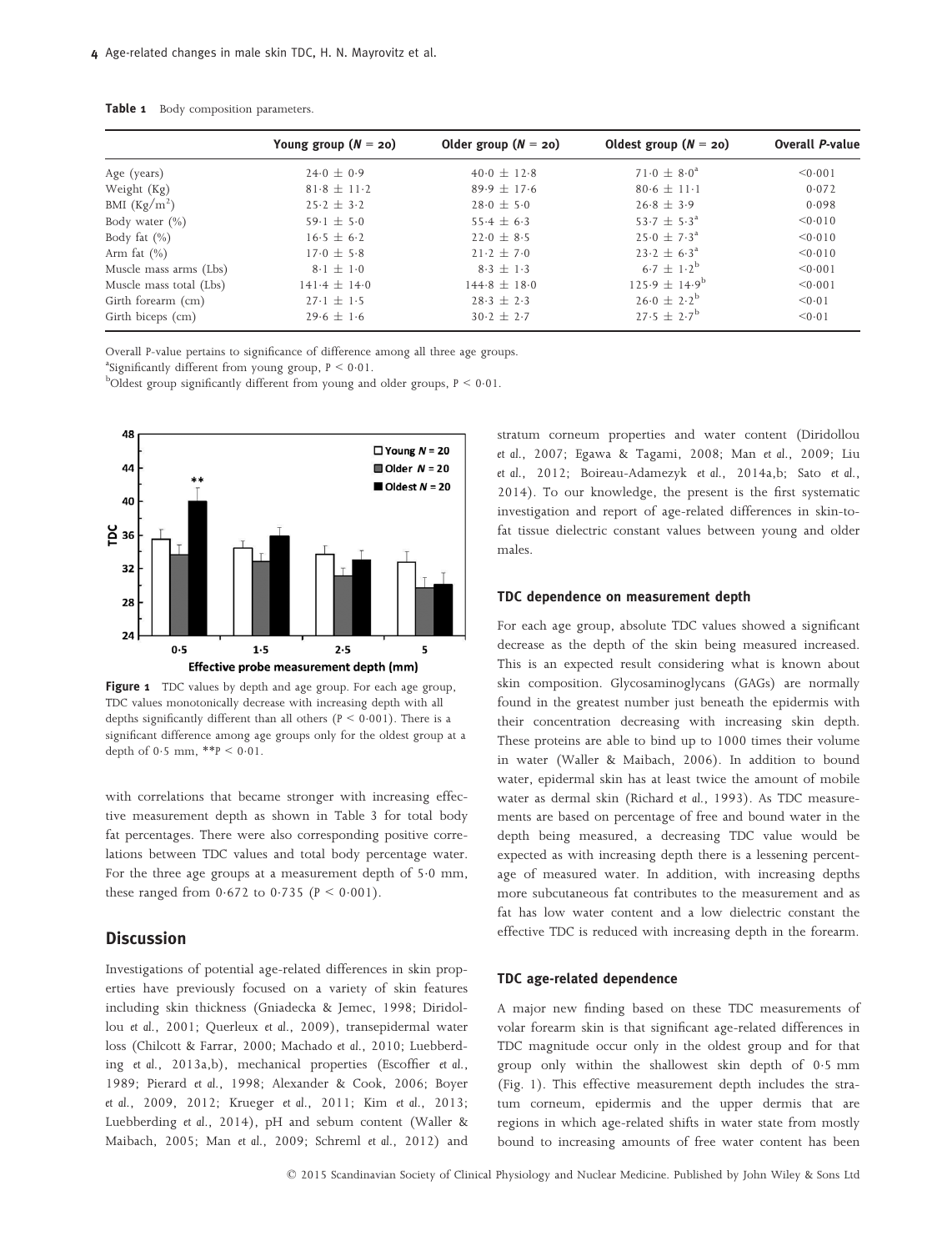|                   | Ratios (TDCdom/TDCndom)     |                           |                            |                                     |                       |  |  |
|-------------------|-----------------------------|---------------------------|----------------------------|-------------------------------------|-----------------------|--|--|
| TDC depth<br>(mm) | Younger group<br>$(N = 20)$ | Older group<br>$(N = 20)$ | Oldest group<br>$(N = 20)$ | <b>Combined group</b><br>$(N = 60)$ | $2.5$ SD<br>threshold |  |  |
| 0.5               | $0.985 \pm 0.073$           | $1.010 \pm 0.082$         | $1.005 \pm 0.075$          | $1.000 \pm 0.076$                   | 1.19                  |  |  |
| 1.5               | $0.992 + 0.058$             | $1.017 + 0.076$           | $1.010 + 0.070$            | $1.006 \pm 0.068$                   | $1 - 18$              |  |  |
| 2.5               | $0.989 + 0.072$             | $1.028 + 0.105$           | $0.996 + 0.079$            | $0.988 \pm 0.093$                   | $1 - 22$              |  |  |
| 5.0               | $0.948 \pm 0.098$           | $1.023 + 0.125$           | $0.985 + 0.105$            | $0.985 + 0.105$                     | $1 - 25$              |  |  |

Table 2 Inter-arm dominant to non-dominant TDC ratios.

Values are ratios of TDC values (mean  $\pm$  SD) of dominant to non-dominant forearms at the indicated measurement depths. There was no significant difference in ratios among age groups for any depth or any significant difference in ratios among depths for each age group. The 25 SD threshold represents the theoretical inter-arm ratio that if exceeded would indicate oedema or lymphoedema for 995% of cases.

Table 3 Correlation coefficients between TDC values and total body fat percentages.

| <b>TDC</b> depth<br>(mm) | Younger group<br>$(N = 20)$ | Older group<br>$(N = 20)$ | Oldest group<br>$(N = 20)$ |
|--------------------------|-----------------------------|---------------------------|----------------------------|
| 0.5                      | $-0.438(0.05)$              | $-0.366(0.11)$            | $-0.564(0.010)$            |
| 1.5                      | $-0.450(0.04)$              | $-0.481(0.03)$            | $-0.545(0.013)$            |
| 2.5                      | $-0.647(0.002)$             | $-0.519(0.019)$           | $-0.643(0.002)$            |
| 5.0                      | $-0.745(0.001)$             | $-0.639(0.002)$           | $-0.720(0.001)$            |

Values are Pearson correlation coefficients (r) and associated (P-value) of the correlation. Statistical significance of correlation tends to increase with increasing measurement depth.

reported (Gniadecka et al., 1998a,b). This shift is in part related to the fact that in young skin water exists primarily in a bound state attached to proteins but as skin ages this changes to a free water state in which water binds to itself in a tetrahedron conformation due to altered protein folding. Thus, the present finding of a greater TDC value in the oldest age group is consistent with such a water state shift as mobile water has a greater dielectric constant than does bound water (Schwan, 1965; Grant, 1966; Pennock & Schwan, 1969).

The fact that a greater TDC value is evident only to a depth of 05 mm and not at greater depths may be due to the inclusion of increasing amounts of low water content fat in the measured volume. As noted above, TDC measurements to a depth of 05 mm would include all of the epidermis and a portion of the dermis, but measurements to a depth of  $1.5 \text{ mm}$  and below include the dermis and also include increasing percentages of hypodermis with its low water content fat. Thus, the expected increase in TDC values due to a shift in epidermal and dermal water to a more mobile state might be blunted by including greater amounts of fat-rich hypodermis. This process could explain the non-significant difference in TDC values between age groups at all measurement depths of 1.5 mm and greater. It is unlikely that reported ventral forearm dermis thickness reductions (Gniadecka & Jemec, 1998) would be majorly involved as a preferentially greater reduction of the oldest skin thickness would tend to reduce not elevate the TDC measurement at all depths. Another possibility to consider for the apparent selective age-related increase in TDC only in the oldest population at the shallowest depth is a loss of lamellar bodies as a person ages. An associated decrease in total lipid content might increase the TDC due to increased water to lipid ratio only at this most shallow depth (Ghadially et al., 1995). It is also possible that photo-ageing effects, which hasten the transition from mobile to free water, were most dominant in the oldest subjects selectively affecting the shallower skin depths. Although the volar forearm is not as fully exposed to sun damage as the forearm dorsum, it is not as protected to ultravioletrelated changes over a lifetime as for example buttock skin. It is possible that it is not until the oldest ages measured that this site sustains enough UV-induced damage to have a significant increase in water content.

#### TDC dependence on body composition parameters

As the older group had significantly more whole body and arm fat and less body water and muscle mass than young (Table 1), one would possibly expect reduced TDC in the older group. That this was not the case indicates that although body composition parameters affect TDC values they do not seem to importantly influence age-related differences.

However, a new finding was the fact that TDC values were highly correlated with body composition parameters and that the magnitude of these correlations increased with increasing measurement depth (Table 3). The significant negative correlation between TDC values and total body fat percentage would be consistent with the increased contribution of lowwater containing fat with increasing percentages of the total measurement volume as measurement depth increased. This result indicates that assessments of absolute TDC values for the purposes of assessing skin features in various or different populations should additionally consider body composition parameters as possible confounding factors.

## TDC inter-arm ratio reference values

The final new outcome of the present work is the evolution of reference values for inter-arm TDC ratios for males of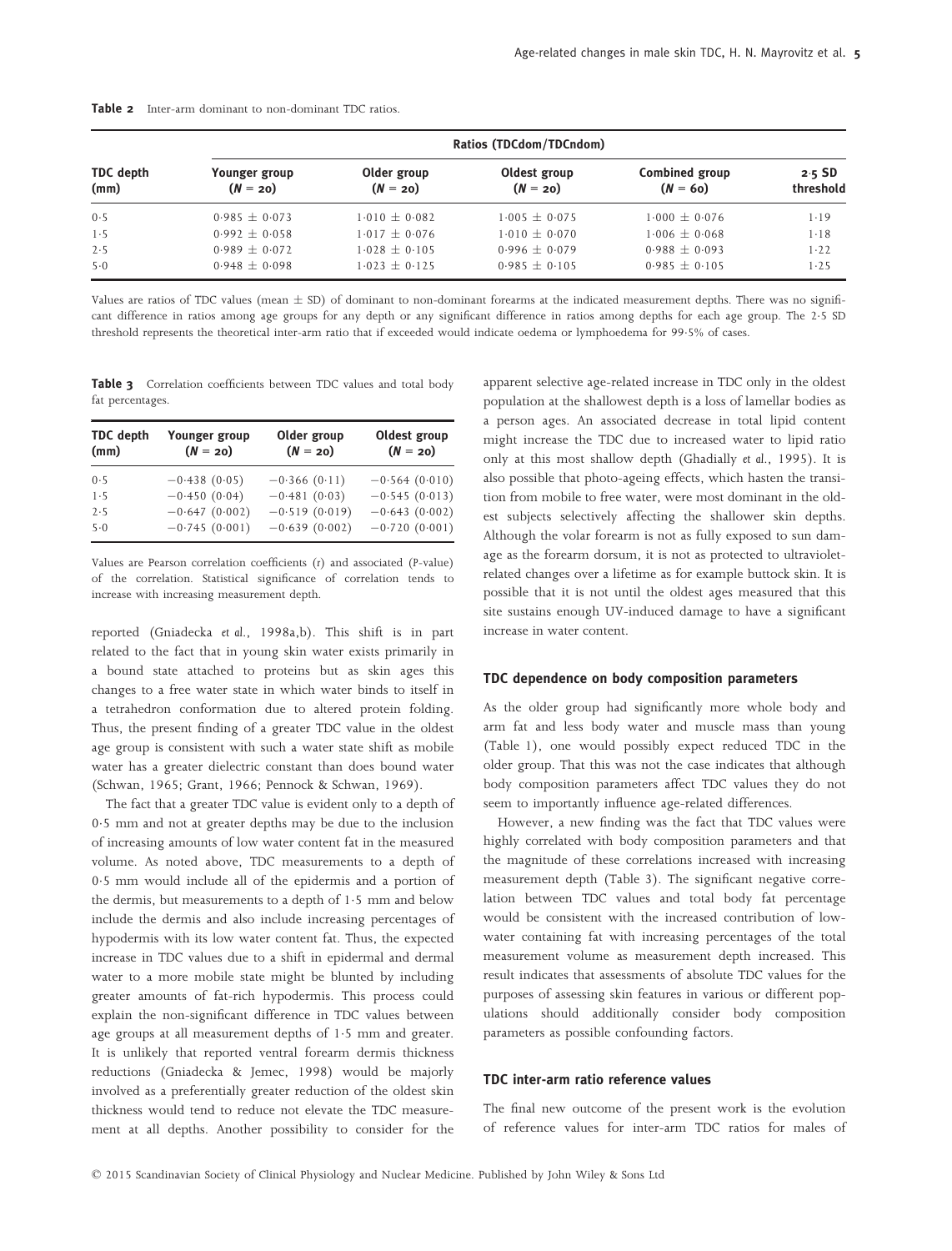various ages (Table 2). Such reference values have been reported for females (Mayrovitz et al., 2014) and have been used to assess the presence of breast cancer treatment-related lymphoedema with threshold values ranging from about  $1.2-1.3$  (Mayrovitz et al., 2015). In the present study of males, absolute TDC values differed by depth, but the interarm ratios did not much vary by either depth or age group. Based on these results, we would suggest a threshold based on 25 SD with an inter-arm TDC ratio exceeding 125 to be taken as strong likelihood of the presence of sub-clinical oedema or lymphoedema. However, this is based on variations from the normal population and would need to be subsequently verified. Further, the selection of 25 SD is arbitrary and chosen to statistically include 99.5% of cases. Other levels such as 2 SD to include 977% of cases SD to include 999% of cases may be indicated in a given situation.

# Conflict of interest

The authors have no conflict of interests.

# References

- Aimoto A, Matsumoto T. Noninvasive method for measuring the electrical properties of deep tissues using an open-ended coaxial probe. Med Eng Phys (1996); 18: 641–646.
- Alanen E, Lahtinen T, Nuutinen J. Measurement of dielectric properties of subcutaneous fat with open-ended coaxial sensors. Phys Med Biol (1998a); 43: 475–485.
- Alanen E, Lahtinen T, Nuutinen J. Variational formulation of open-ended coaxial line in contact with layered biological medium. IEEE Trans Biomed Eng (1998b); 45: 1241– 1248.
- Alexander H, Cook T. Variations with age in the mechanical properties of human skin in vivo. J Tissue Viability (2006); 16: 6–11.
- Bermejo P, Vivo A, Tarraga PJ, et al. Development of interpretable predictive models for BPH and prostate cancer. Clin Med Insights Oncol (2015); 9: 15–24.
- Boireau-Adamezyk E, Baillet-Guffroy A, Stamatas GN. Age-dependent changes in stratum corneum barrier function. Skin Res Technol (2014a); 20: 409–415.
- Boireau-Adamezyk E, Baillet-Guffroy A, Stamatas GN. Mobility of water molecules in the stratum corneum: Effects of age and chronic exposure to the environment. J Invest Dermatol (2014b); 134: 2046–2049.
- Boyer G, Laquieze L, Le Bot A, et al. Dynamic indentation on human skin in vivo: Ageing effects. Skin Res Technol (2009); 15: 55–67.
- Boyer G, Pailler Mattei C, Molimard J, et al. Non contact method for in vivo assessment of skin mechanical properties for assessing effect of ageing. Med Eng Phys (2012); 34: 172–178.
- Chilcott RP, Farrar R. Biophysical measurements of human forearm skin in vivo: effects of site, gender, chirality and time. Skin Res Technol (2000); 6: 64–69.
- Diridollou S, Vabre V, Berson M, et al. Skin ageing: changes of physical properties of human skin in vivo. Int J Cosmet Sci (2001); 23: 353–362.
- Diridollou S, de Rigal J, Querleux B, et al. Comparative study of the hydration of the stratum corneum between four ethnic groups: influence of age. Int J Dermatol (2007); 46(Suppl. 1): 11–14.
- Egawa M, Tagami H. Comparison of the depth profiles of water and water-binding substances in the stratum corneum determined in vivo by Raman spectroscopy between the cheek and volar forearm skin: effects of age, seasonal changes and artificial forced hydration. Br J Dermatol (2008); 158:  $2.51 - 2.60$ .
- Escoffier C, de Rigal J, Rochefort A, et al. Agerelated mechanical properties of human skin: an in vivo study. J Invest Dermatol (1989); 93: 353–357.
- Fentiman IS, Fourquet A, Hortobagyi GN. Male breast cancer. The Lancet (2006); 367: 595–604.
- Gambichler T, Matip R, Moussa G, et al. In vivo data of epidermal thickness evaluated by optical coherence tomography: effects of age, gender, skin type, and anatomic site. J Dermatol Sci (2006); 44: 145–152.
- Ghadially R, Brown BE, Sequeira-Martin SM, et al. The aged epidermal permeability barrier. Structural, functional, and lipid biochemical abnormalities in humans and a senescent murine model. J Clin Invest (1995); 95: 2281–2290.
- Gniadecka M, Jemec GB. Quantitative evaluation of chronological ageing and photoageing in vivo: studies on skin echogenicity and thickness. Br J Dermatol (1998); 139: 815–821.
- Gniadecka M, Faurskov Nielsen O, Christensen DH, et al. Structure of water, proteins, and lipids in intact human skin, hair, and nail. J Invest Dermatol (1998a); 110: 393–398.
- Gniadecka M, Nielsen OF, Wessel S, et al. Water and protein structure in photoaged and chronically aged skin. J Invest Dermatol (1998b); 111: 1129–1133.
- Grant EH. Dielectric dispersion in bovine serum albumen. J Mol Biol (1966); 19: 133– 139.
- Hsiao PC, Liu JT, Lin CL, et al. Risk of breast cancer recurrence in patients receiving manual lymphatic drainage: a hospital-based cohort study. Ther Clin Risk Manag (2015); 11: 349–358.
- Jensen MR, Birkballe S, Nørregaard S, et al. Validity and interobserver agreement of lower extremity local tissue water measurements in healthy women using tissue dielectric constant. Clin Physiol Funct Imaging (2012); 32: 317–322.
- Johansen Taber KA, Morisy LR, Osbahr AJ 3rd, et al. Male breast cancer: risk factors, diagnosis, and management (Review). Oncol Rep (2010); 24: 1115–1120.
- Kim E, Cho G, Won NG, et al. Age-related changes in skin bio-mechanical properties: the neck skin compared with the cheek and forearm skin in Korean females. Skin Res Technol (2013); 19: 236–241.
- Krueger N, Luebberding S, Oltmer M, et al. Age-related changes in skin mechanical properties: a quantitative evaluation of 120 female subjects. Skin Res Technol (2011); 17: 141–148.
- Laaksonen DE, Nuutinen J, Lahtinen T, et al. Changes in abdominal subcutaneous fat water content with rapid weight loss and long-term weight maintenance in abdominally obese men and women. Int J Obes Relat Metab Disord (2003); 27: 677–683.
- Lahtinen T, Nuutinen J, Alanen E. Dielectric properties of the skin. Phys Med Biol (1997); 42: 1471–1472.
- Lahtinen T, Nuutinen J, Alanen E, et al. Quantitative assessment of protein content in irradiated human skin. Int J Radiat Oncol Biol Phys (1999); 43: 635-638.
- Liu Z, Song S, Luo W, et al. Sun-induced changes of stratum corneum hydration vary with age and gender in a normal Chinese population. Skin Res Technol(2012); 18: 22–28.